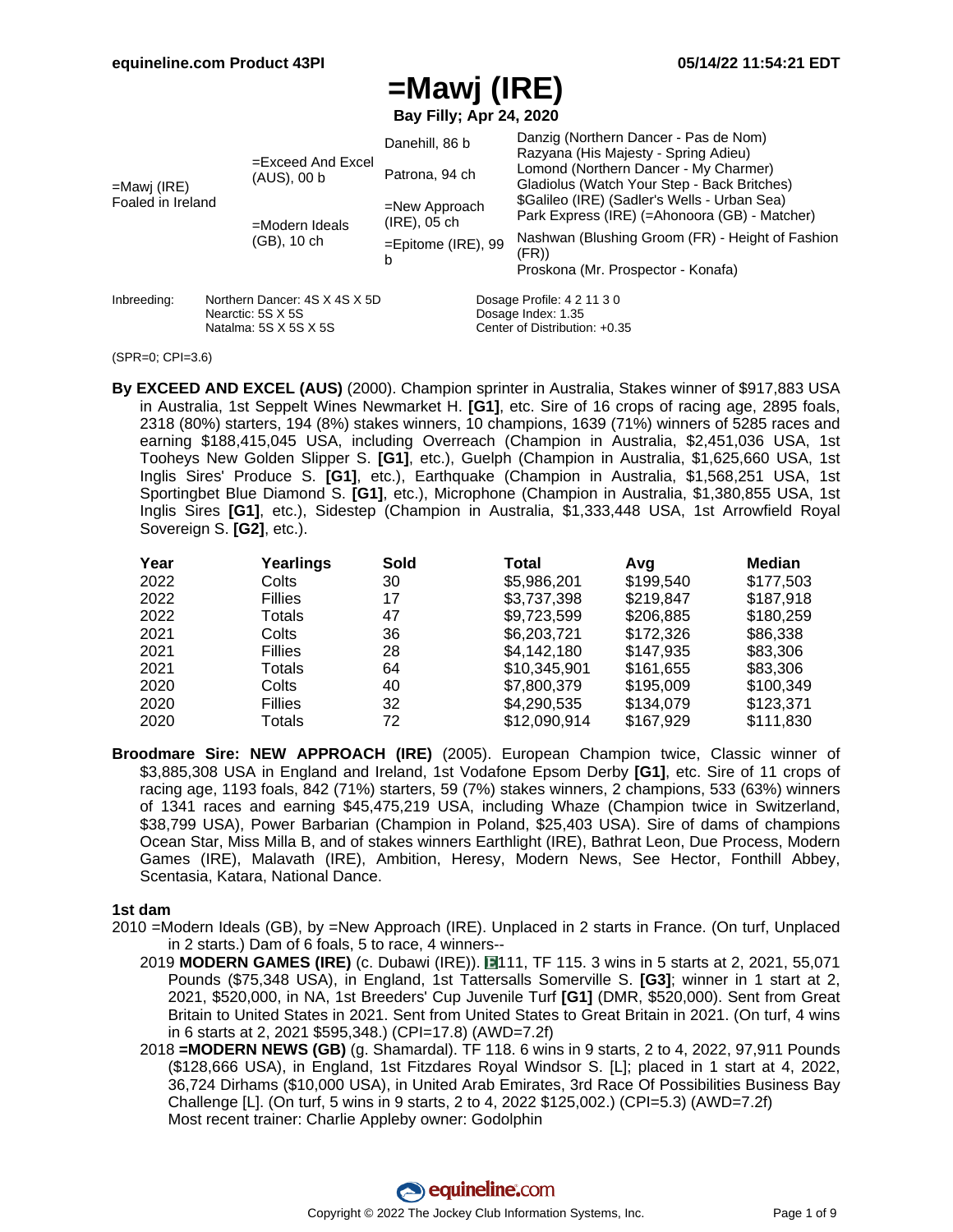**Bay Filly; Apr 24, 2020**

|         |                |                                                |            |               |                                                                                                                                                                                                                                                                                                                                                                                                                                                                                                                                                                                                                                                                                                                                                                                                                                                                                                                                                                                                                                                                                                                                                                                                                                                                                |               | Bay Filly; Apr 24, 2020 |                |                       |                    |                          |               |
|---------|----------------|------------------------------------------------|------------|---------------|--------------------------------------------------------------------------------------------------------------------------------------------------------------------------------------------------------------------------------------------------------------------------------------------------------------------------------------------------------------------------------------------------------------------------------------------------------------------------------------------------------------------------------------------------------------------------------------------------------------------------------------------------------------------------------------------------------------------------------------------------------------------------------------------------------------------------------------------------------------------------------------------------------------------------------------------------------------------------------------------------------------------------------------------------------------------------------------------------------------------------------------------------------------------------------------------------------------------------------------------------------------------------------|---------------|-------------------------|----------------|-----------------------|--------------------|--------------------------|---------------|
|         | Date<br>050922 | #Track<br>WDS<br>2022 summary 4 2 0 1 \$73,776 | Cond<br>gf | Dist<br>8.14f | Type/Value/Clm<br>W 53.1k                                                                                                                                                                                                                                                                                                                                                                                                                                                                                                                                                                                                                                                                                                                                                                                                                                                                                                                                                                                                                                                                                                                                                                                                                                                      | <b>Splits</b> | 1:3968                  | Points Of Call | $1^{4}$ $\frac{1}{4}$ | Earned<br>\$30,120 | Jockey<br><b>BuickWT</b> | Weight<br>133 |
|         |                |                                                |            |               | 2017 = Feminism (IRE) (f. Shamardal). TF 86. Winner at 3, 12,980 Euro (\$15,326 USA), in Ireland;<br>unplaced in 2 starts in France. (On turf, Placed \$3,830 in 5 starts.) (CPI=1.0) (AWD=7.0f)<br>GOFFS NOV BRDG STOCK 2021, \$420,822, Buyer: Jill Lamb Bloodstock<br>TATTERSALLS JULY 2021, \$49,265, Buyer: Barry Lynch<br>2020 = Mawj (IRE) (f. = Exceed And Excel (AUS)). See below.                                                                                                                                                                                                                                                                                                                                                                                                                                                                                                                                                                                                                                                                                                                                                                                                                                                                                    |               |                         |                |                       |                    |                          |               |
|         | Date<br>051422 | #Track<br>NEW                                  | Cond<br>gf | Dist<br>6f    | Most recent trainer: Saeed bin Suroor owner: Godolphin<br>Type/Value/Clm<br>ALW 12.2k                                                                                                                                                                                                                                                                                                                                                                                                                                                                                                                                                                                                                                                                                                                                                                                                                                                                                                                                                                                                                                                                                                                                                                                          | Splits        | $1:13^{47}$             | Points Of Call | $1^{4}\frac{3}{4}$    | Earned<br>\$6,621  | Jockey<br>Ray<br>Dawson  | Weight<br>128 |
|         |                | 2022 summary 1 1 0 0 \$6,621                   |            |               | 2016 = Cartesienne (IRE) (f. = Pivotal (GB)). TF 76. Placed at 4, 1,950 Euro (\$2,192 USA), in Ireland.<br>(On turf, Placed at 4 \$2,192 in 7 starts.) (CPI=0.2) Dam of 1 foal--<br>GOFFS NOV BRDG STOCK 2019, \$27,681, Buyer: John Grogan<br>2021 = Unnamed (f. = Kodiac (GB)).<br>GOFFS NOV FOAL SALE, \$130,176 (RNA)<br>2021 = Unnamed (f. Mastercraftsman (IRE)).                                                                                                                                                                                                                                                                                                                                                                                                                                                                                                                                                                                                                                                                                                                                                                                                                                                                                                        |               |                         |                |                       |                    |                          |               |
| 2nd dam |                |                                                |            |               |                                                                                                                                                                                                                                                                                                                                                                                                                                                                                                                                                                                                                                                                                                                                                                                                                                                                                                                                                                                                                                                                                                                                                                                                                                                                                |               |                         |                |                       |                    |                          |               |
|         |                |                                                |            |               | 1999 = Epitome (IRE), by Nashwan. TF 71. Placed at 3, 1,643 Pounds (\$2,589 USA), in England. (On turf,<br>Placed in 2 starts at 3 \$861.) (CPI=0.6) Dam of 16 foals, 13 to race, 10 winners--<br>2013 <b>=ULTRA (IRE)</b> (c. =Manduro (GER)). TF 116. 4 wins in 6 starts at 2 and 4, 284,090 Euro<br>(\$316,150 USA), in France, 1st Qatar Prix Jean-Luc Lagardere-Grand Criterium [G1], Prix<br>Jacques Laffitte [L], 2nd Prix Eugene Adam Grand Prix de Maisons-Laffitte [G2]. Sire. (On turf, 4<br>wins in 6 starts at 2 and 4 \$316,150.) (CPI=15.3) (AWD=8.0f)<br>2004 = SYNOPSIS (IRE) (f. \$In the Wings (GB)). TF 107. 2 wins at 3, 78,200 Euro (\$106,635 USA), in<br>France, 1st Prix Minerve Shadwell [G3], 3rd Prix Fille de l'Air [G3]; unplaced in 1 start, 5,370                                                                                                                                                                                                                                                                                                                                                                                                                                                                                              |               |                         |                |                       |                    |                          |               |
|         |                | $(AWD=12.2f)$                                  |            |               | Pounds (\$10,905 USA), in England. (On turf, 2 wins at 3 \$117,540 in 7 starts.) (CPI=6.2)                                                                                                                                                                                                                                                                                                                                                                                                                                                                                                                                                                                                                                                                                                                                                                                                                                                                                                                                                                                                                                                                                                                                                                                     |               |                         |                |                       |                    |                          |               |
|         |                |                                                |            |               | 2005 <b>=Epic Similie (GB)</b> (f. Lomitas (GB)). TF 101. 2 wins at 3, 45,950 Euro (\$68,789 USA), in<br>France, 3rd Derby de l'Ouest-Grand Prix de l'Asselco [L], Prix Panacee [L]. (On turf, 2 wins at<br>3 \$68,789 in 7 starts.) (CPI=2.8) (AWD=11.9f) Dam of 9 foals, 5 to race, 2 winners--<br>TATT DEC MARES 2016, \$78,605, Buyer: Emerald Bloodstock (in foal to Golden Horn (GB))<br>2011 = Figure of Speech (IRE) (g. = Invincible Spirit (IRE)). TF 102. Winner at 2, 37,907 Pounds<br>(\$58,132 USA), in England, 2nd Portland Place Properties July S. [G2], Totepool.com Sirenia<br>S. [G3]; unplaced, 30,500 Dirhams (\$8,304 USA), in United Arab Emirates; unplaced in 1<br>start in France. (On turf, Winner at 2 \$49,293 in 12 starts.) (CPI=1.5) (AWD=6.0f)<br>2012 = Epithet (IRE) (g. Shamardal). TF 91. Winner at 2, 5,035 Pounds (\$8,567 USA), in England.<br>(On turf, Winner at 2 \$8,567 in 5 starts.) (CPI=0.7) (AWD=6.0f)<br>2016 = Wild Animal (GB) (g. = Kingman (GB)). Placed at 3, 1,117 Pounds (\$1,423 USA), in<br>England. (On turf, Placed at 3 \$1,423 in 4 starts.) (CPI=0.1)<br>TATT ASCOT AUG MIX 2019, \$19,405, Buyer: G L Moore Racing<br>2010 = Elision (IRE) (f. = Samum (GER)). Unraced. Dam of 4 foals, 2 to race, 1 winner |               |                         |                |                       |                    |                          |               |
|         |                |                                                |            |               | ARQ DEC BRG STOCK - ENG, \$7,914 (RNA)                                                                                                                                                                                                                                                                                                                                                                                                                                                                                                                                                                                                                                                                                                                                                                                                                                                                                                                                                                                                                                                                                                                                                                                                                                         |               |                         |                |                       |                    |                          |               |
|         |                | (IRE)                                          |            |               | TAJUL 2015, \$24,354, Buyer: Biddestone, McKeever, St Lawrence (in foal to Cape Cross                                                                                                                                                                                                                                                                                                                                                                                                                                                                                                                                                                                                                                                                                                                                                                                                                                                                                                                                                                                                                                                                                                                                                                                          |               |                         |                |                       |                    |                          |               |
|         |                | Dam of 2 foals                                 |            |               | 2015 = Autumn Snow (GB) (f. = Invincible Spirit (IRE)). TF 51p. Unplaced in 1 start in England.                                                                                                                                                                                                                                                                                                                                                                                                                                                                                                                                                                                                                                                                                                                                                                                                                                                                                                                                                                                                                                                                                                                                                                                |               |                         |                |                       |                    |                          |               |
|         |                |                                                |            |               | ARQ DEC BRG STOCK, \$36,393, Buyer: Narvick International (in foal to Le Brivido (FR))<br>TATT FEB SALE 2018, \$2,235, Buyer: Rebecca Matthews<br>2014 = Echoism (IRE) (f. = Casamento (IRE)). TF 60. Unplaced, 289 Pounds (\$352 USA), in<br>England. (On turf, Unplaced \$352 in 3 starts.) Dam of 1 foal, 1 to race<br>GOFFS FEB MIXED 2018, \$11,039, Buyer: Coolagown Bloodstock<br>TAT IRE ASCOT MAR 17, \$3,121, Buyer: P Hiatt<br>2021 = Unnamed (f. = Dandy Man (IRE)).                                                                                                                                                                                                                                                                                                                                                                                                                                                                                                                                                                                                                                                                                                                                                                                               |               |                         |                |                       |                    |                          |               |
|         |                |                                                |            |               | 2019 = Unnamed (f. Churchill (IRE)).<br>2013 = Unnamed (c. Shamardal). Died 2013.                                                                                                                                                                                                                                                                                                                                                                                                                                                                                                                                                                                                                                                                                                                                                                                                                                                                                                                                                                                                                                                                                                                                                                                              |               |                         |                |                       |                    |                          |               |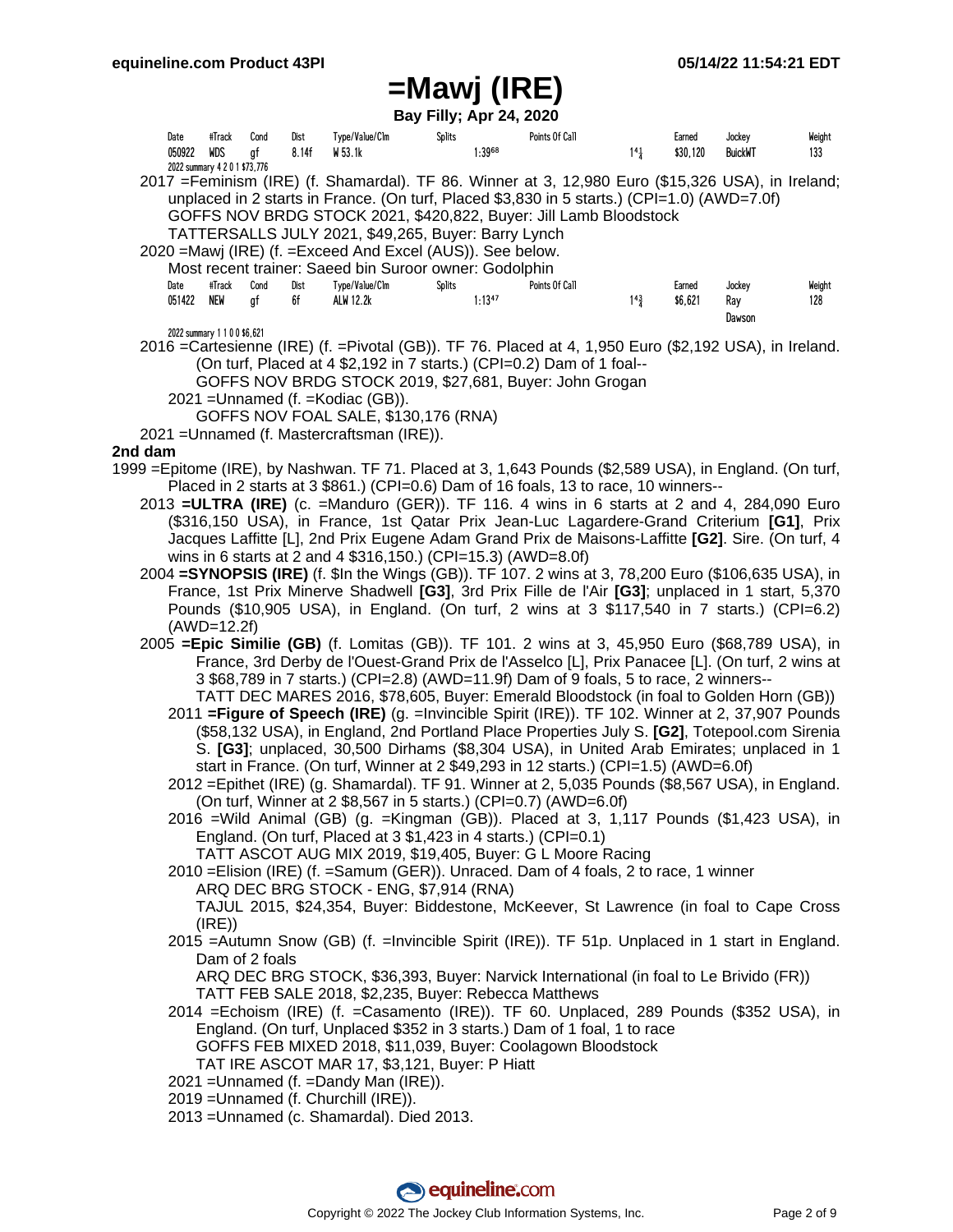**Bay Filly; Apr 24, 2020**

|      |                          |                               |                            |                     | 2019 = Silent Speech (GB) (c. Dubawi (IRE)). TF 96. Winner in 2 starts at 2, 2021, 6,045 Pounds          |        |                       |                |                |                 |                    |                          |            |               |  |
|------|--------------------------|-------------------------------|----------------------------|---------------------|----------------------------------------------------------------------------------------------------------|--------|-----------------------|----------------|----------------|-----------------|--------------------|--------------------------|------------|---------------|--|
|      |                          |                               |                            |                     | (\$8,175 USA), in England; winner in 2 starts at 3, 2022, 264,414 Dirhams (\$72,000 USA), in             |        |                       |                |                |                 |                    |                          |            |               |  |
|      |                          |                               |                            |                     | United Arab Emirates. (On turf, Winner at 3, 2022 \$75,497 in 3 starts.) (CPI=2.4) (AWD=6.6f)            |        |                       |                |                |                 |                    |                          |            |               |  |
|      |                          |                               |                            |                     | Most recent trainer: Charlie Appleby owner: Godolphin                                                    |        |                       |                |                |                 |                    |                          |            |               |  |
| Date | #Track<br>021822<br>MEY  | Cond<br>qd                    | Dist<br>a6f                | CND 60 <sub>k</sub> | Type/Value/Clm                                                                                           | Splits | $1:10^{21}$           | Points Of Call |                | $2^{no}$        | Earned<br>\$12,000 | Jockey<br><b>BuickWT</b> |            | Weight<br>126 |  |
|      |                          | 2022 summary 2 1 1 0 \$72,000 |                            |                     |                                                                                                          |        |                       |                |                |                 |                    |                          |            |               |  |
|      |                          |                               |                            |                     | 2007 = Exemplary (GB) (g. Sulamani (IRE)). TF 97. 10 wins, 2 to 9, on the flat and over the jumps,       |        |                       |                |                |                 |                    |                          |            |               |  |
|      |                          |                               |                            |                     | 50,533 Pounds (\$78,445 USA), in England. (On turf, Winner at 2 and 3 \$26,134 in 12 starts.)            |        |                       |                |                |                 |                    |                          |            |               |  |
|      |                          |                               | $(CPI=1.1) (AWD=14.4f)$    |                     |                                                                                                          |        |                       |                |                |                 |                    |                          |            |               |  |
|      |                          |                               | TAAUT 2011, \$18,426 (RNA) |                     |                                                                                                          |        |                       |                |                |                 |                    |                          |            |               |  |
|      |                          |                               |                            |                     | TAFEB 2011, \$30,597, Buyer: M. Johnston                                                                 |        |                       |                |                |                 |                    |                          |            |               |  |
|      |                          |                               |                            |                     | 2018 =Quintillus (GB) (g. Dubawi (IRE)). TF 106§. Winner at 2 and 3, 2021, 26,280 Pounds (\$36,131       |        |                       |                |                |                 |                    |                          |            |               |  |
|      |                          |                               |                            |                     | USA), in England; unplaced in 1 start in United Arab Emirates. (On turf, Winner at 3, 2021               |        |                       |                |                |                 |                    |                          |            |               |  |
|      |                          |                               |                            |                     | \$28,773 in 5 starts.) (CPI=2.0) (AWD=7.0f)                                                              |        |                       |                |                |                 |                    |                          |            |               |  |
|      |                          |                               |                            |                     | Most recent trainer: Charlie Appleby owner: Godolphin                                                    |        |                       |                |                |                 |                    |                          |            |               |  |
| Date | #Track                   | Cond                          | Dist                       |                     | Type/Value/Clm                                                                                           | Splits |                       | Points Of Call |                |                 | Earned             | Jockey                   |            | Weight        |  |
|      | 021122 MEY               | gd                            | a7f                        | <b>STK 100k</b>     |                                                                                                          |        | $1:21^{77}$           |                |                | 9 <sup>81</sup> | \$0                | BarzalonaM               |            | 126           |  |
|      | 2022 summary 1 0 0 0 \$0 |                               |                            |                     |                                                                                                          |        |                       |                |                |                 |                    |                          |            |               |  |
|      |                          |                               |                            |                     | 2012 = Symbolic Star (IRE) (g. = New Approach (IRE)). TF 87. 5 wins, 3 to 6, 16,677 Pounds (\$22,696     |        |                       |                |                |                 |                    |                          |            |               |  |
|      |                          |                               |                            |                     | USA), in England; unplaced over the jumps in England. (On turf, Placed \$2,001 in 10 starts.)            |        |                       |                |                |                 |                    |                          |            |               |  |
|      |                          |                               | (CPI=0.3) (AWD=7.6f)       |                     |                                                                                                          |        |                       |                |                |                 |                    |                          |            |               |  |
|      |                          |                               |                            |                     | BRI ASC JULY 2015, \$11,615, Buyer: B. Murtagh                                                           |        |                       |                |                |                 |                    |                          |            |               |  |
|      |                          |                               |                            |                     | 2017 Durandal (GB) (c. Dubawi (IRE)). TF 95. Winner in 2 starts at 5, 2022, 49,500 Dirhams (\$13,479     |        |                       |                |                |                 |                    |                          |            |               |  |
|      |                          |                               |                            |                     | USA), in United Arab Emirates; placed in 1 start at 2, 4,050 Euro (\$4,485 USA), in France. Sent         |        |                       |                |                |                 |                    |                          |            |               |  |
|      |                          |                               |                            |                     | from Great Britain to United States in 2017. Sent from United States to Great Britain in 2018. (On       |        |                       |                |                |                 |                    |                          |            |               |  |
|      |                          |                               |                            |                     | turf, Winner in 2 starts at 5, 2022 \$13,479.) (CPI=0.5) (AWD=6.0f)                                      |        |                       |                |                |                 |                    |                          |            |               |  |
|      |                          |                               |                            |                     | Most recent trainer: Bhupat Seemar owner: Al Rashid Stables Llc                                          |        |                       |                |                |                 |                    |                          |            |               |  |
| Date | #Track                   | Cond                          | Dist                       |                     | Type/Value/Clm                                                                                           | Splits |                       | Points Of Call |                |                 | Earned             | Jockey                   |            | Weight        |  |
|      | 012822<br>MEY            | qd                            | a6f                        | CND 60 <sub>k</sub> |                                                                                                          |        | $1:09^{19}$           |                |                | $7^{63}_{4}$    | \$0                | 0'SheaT                  |            | 122           |  |
|      |                          | 2022 summary 2 1 0 0 \$13,479 |                            |                     | TATTERSALLS JULY 2021, \$23,166, Buyer: Durcan Bloodstock / Rashid Stables                               |        |                       |                |                |                 |                    |                          |            |               |  |
|      |                          |                               |                            |                     | 2006 =Paraphrase (GB) (f. =Pivotal (GB)). Winner at 3, 12,250 Euro (\$17,216 USA), in France. (On        |        |                       |                |                |                 |                    |                          |            |               |  |
|      |                          |                               |                            |                     | turf, Winner at 3 \$17,216 in 3 starts.) (CPI=1.9) (AWD=13.4f) Dam of 7 foals, 6 to race, 6              |        |                       |                |                |                 |                    |                          |            |               |  |
|      |                          | winners--                     |                            |                     |                                                                                                          |        |                       |                |                |                 |                    |                          |            |               |  |
|      |                          |                               |                            |                     | 2013 = Lunation (JPN) (f. = Admire Moon (JPN)). 4 wins, 2 to 5, 58, 230, 000 Yen (\$524, 102 USA),       |        |                       |                |                |                 |                    |                          |            |               |  |
|      |                          |                               |                            |                     | in Japan. (On turf, 4 wins, 2 to 5 \$524,102 in 19 starts.) (CPI=8.9) (AWD=8.9f)                         |        |                       |                |                |                 |                    |                          |            |               |  |
|      |                          |                               |                            |                     | 2015 = Solo Phrase (JPN) (c. = Deep Sky (JPN)). 4 wins, 3 to 5, placed at 7, 2022, 55,856,000            |        |                       |                |                |                 |                    |                          |            |               |  |
|      |                          |                               |                            |                     | Yen (\$511,702 USA), in Japan. (On turf, 4 wins, 3 to 5, placed at 3 \$508,424 in 22 starts.)            |        |                       |                |                |                 |                    |                          |            |               |  |
|      |                          |                               | $(CPI=3.3)$ $(AWD=8.7f)$   |                     |                                                                                                          |        |                       |                |                |                 |                    |                          |            |               |  |
|      |                          |                               |                            |                     |                                                                                                          |        |                       |                |                |                 |                    |                          |            |               |  |
|      |                          |                               |                            |                     | Most recent trainer: unknown trainer owner: unknown owner<br>Date #Track Cond Dist Type/Value/Clm Splits |        |                       |                | Points Of Call |                 | Earned             |                          | Jockey     | Weight        |  |
|      |                          | 042622 MIZ                    | st                         | a9f                 | ALW 15.9k                                                                                                |        | $1:57^{80}$           |                |                | 2               |                    | \$3,278                  | unknown    | 0             |  |
|      |                          |                               |                            |                     |                                                                                                          |        |                       |                |                |                 |                    |                          | jockey     |               |  |
|      |                          | 2022 summary 3 0 1 0 \$3,278  |                            |                     |                                                                                                          |        |                       |                |                |                 |                    |                          |            |               |  |
|      |                          |                               |                            |                     | 2019 = Odilon (JPN) (c. = Kitasan Black (JPN)). Winner at 2 and 3, 2022, 19,500,001 Yen                  |        |                       |                |                |                 |                    |                          |            |               |  |
|      |                          |                               |                            |                     | (\$170,109 USA), in Japan. (On turf, Unplaced in 2 starts.) (CPI=3.9) (AWD=9.0f)                         |        |                       |                |                |                 |                    |                          |            |               |  |
|      |                          |                               |                            |                     | Most recent trainer: Tamio Hamada owner: Yuki Hashimoto                                                  |        |                       |                |                |                 |                    |                          |            |               |  |
|      | Date                     | #Track                        | Cond                       | Dist                | Type/Value/Clm                                                                                           |        | Splits                |                | Points Of Call |                 |                    | Earned                   | Jockey     | Weight        |  |
|      | 032622                   | NAK                           | gd                         | a9f                 | <b>STK 280.1k</b>                                                                                        |        | $1:52^{10}$           |                |                | $4\frac{3}{4}$  |                    | \$22,114                 | IkezoeK    | 123           |  |
|      |                          | 2022 summary 3 1 0 0 \$87,203 |                            |                     |                                                                                                          |        |                       |                |                |                 |                    |                          |            |               |  |
|      |                          |                               |                            |                     | 2018 = Phrasemaker (JPN) (c. = Duramente (JPN)). 4 wins at 3 and 4, 2022, 11,010,000 Yen                 |        |                       |                |                |                 |                    |                          |            |               |  |
|      |                          |                               |                            |                     | (\$92,163 USA), in Japan. (On turf, Unplaced \$4,631 in 3 starts.) (CPI=1.4) (AWD=7.1f)                  |        |                       |                |                |                 |                    |                          |            |               |  |
|      |                          |                               |                            |                     | Most recent trainer: Toru Kurita owner: Koichiro Yamaguchi                                               |        |                       |                |                |                 |                    |                          |            |               |  |
|      | Date                     | #Track<br>040222 NAK          | Cond                       | Dist                | Type/Value/Clm                                                                                           |        | Splits<br>$1:11^{50}$ |                | Points Of Call |                 |                    | Earned                   | Jockey     | Weight        |  |
|      |                          | 2022 summary 2 1 0 1 \$79,369 | my                         | a6f                 | SPW 119.6k                                                                                               |        |                       |                |                | $1\frac{1}{2}$  |                    | \$62,826                 | NishizukaK | 119           |  |
|      |                          |                               |                            |                     | JBBA HOKKAIDO SEL YRL, \$300,348, Buyer: Koichiro Yamaguchi                                              |        |                       |                |                |                 |                    |                          |            |               |  |
|      |                          |                               |                            |                     | 2014 = Thurston Bacca (JPN) (c. Street Sense). 4 wins at 3 and 4, 4, 230, 000 Yen (\$37, 795 USA),       |        |                       |                |                |                 |                    |                          |            |               |  |
|      |                          |                               |                            |                     |                                                                                                          |        |                       |                |                |                 |                    |                          |            |               |  |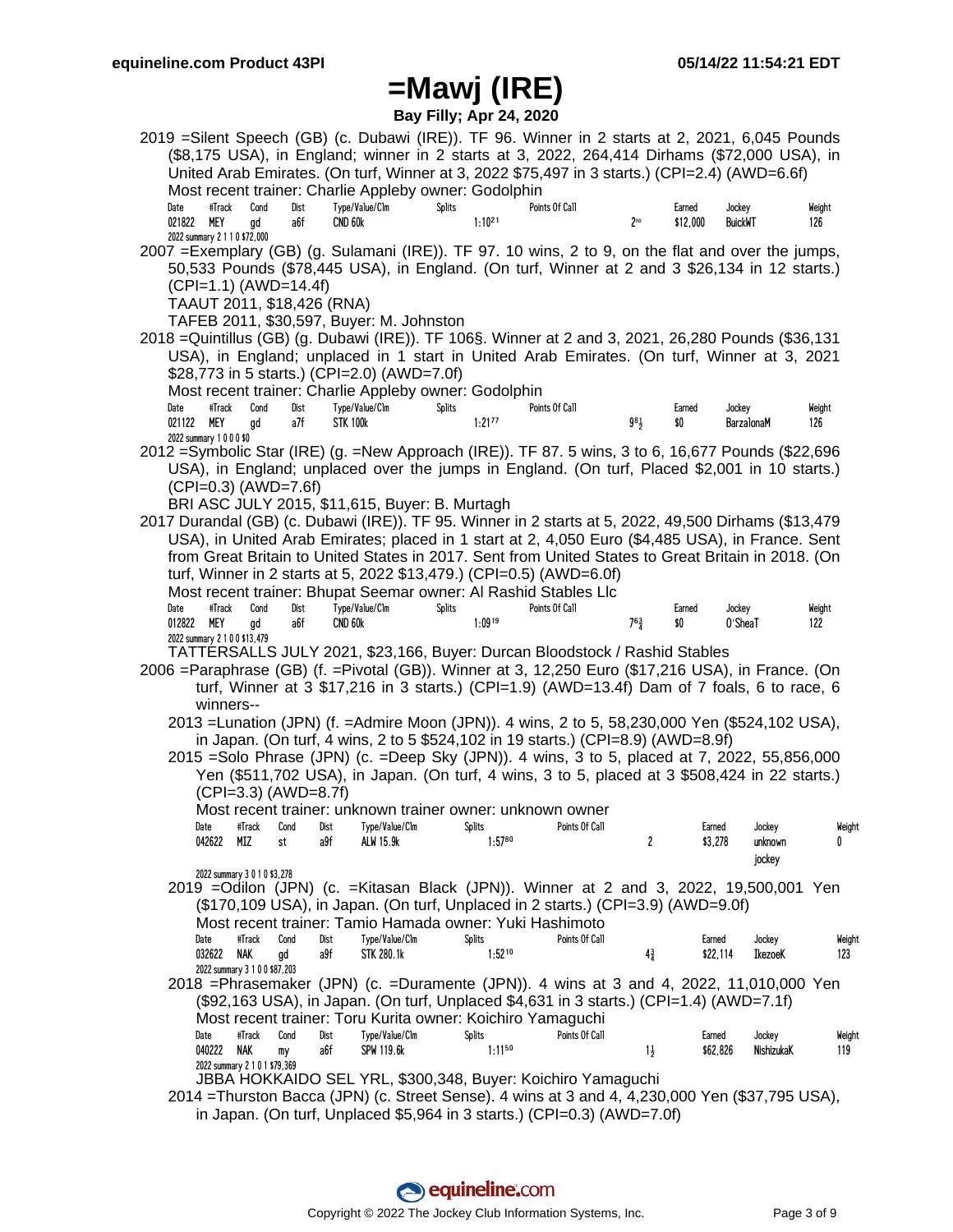**Bay Filly; Apr 24, 2020**

2012 =Moon Chaser (JPN) (c. =Admire Moon (JPN)). Winner at 4, 641,000 Yen (\$5,711 USA), in Japan. (AWD=6.5f)

2011 =Slice (JPN) (f. =Manhattan Cafe (JPN)). Unraced in Japan.

2009 =Swedish Sailor (GB) (c. =Monsun (GER)). TF 92P. Winner at 2, 3,377 Pounds (\$5,405 USA), in England. (On turf, Winner at 2  $$5,405$  in 3 starts.) (CPI=1.0) (AWD=8.0f)

2008 =Typify (GB) (f. Shirocco (GER)). Placed at 3, 2,700 Euro (\$3,836 USA), in France. (On turf, Placed at 3 \$3,836 in 3 starts.) (CPI=0.4) Dam of 7 foals, 3 to race--

TAT IRE FLAT FOAL & BRDG, \$972, Buyer: Highfield Cottage (in foal to National Defense (GB))

TATT DEC MARES 2013, \$63,539, Buyer: Eliza Park International (in foal to Nathaniel (IRE)) GONOV 2012, \$54,113, Buyer: D. Redvers

2017 =Typically Brazen (AUS) (f. =Brazen Beau (AUS)). Placed at 3 and 4, 2021, 26,765 AUS\$ (\$19,985 USA), in Australia. (On turf, Placed at 3 and 4, 2021 \$19,985 in 11 starts.)  $(CPI=0.5)$ 

Most recent trainer: Jamie Edwards owner: Mrs J Edwards, J Kelly, K Gawne, A Stankiewicz, R Allen, S Lamplugh, Leviathon R

| Date       | #Track | Cond | Dist | Type/Value/Clm | <b>Splits</b> | Points Of Call                                                                      | Earned  | Jockey | Weight |
|------------|--------|------|------|----------------|---------------|-------------------------------------------------------------------------------------|---------|--------|--------|
| 042122 KLM |        | hv   | a8f  | MDN 18.6k      | $1:42^{76}$   |                                                                                     | \$1.490 | PriceM | 119    |
|            |        |      |      |                |               | 2018 = Gulf Of Maine (AUS) (c. = Palentino (AUS)). Unraced in Australia. Died 2021. |         |        |        |

2014 =Tonino (GB) (c. =Nathaniel (IRE)). Unraced in Great Britain.

TATT DEC FOAL 2014, \$7,422, Buyer: Vaclav Luka

2020 =Go Bunny (IRE) (f. =National Defense (GB)). Unplaced in 1 start in England. (On turf, Unplaced in 1 start.)

Most recent trainer: Ollie Pears owner: Try As We May Partnership

| Date       | #Track               | Cond | Dist | Type/Value/Clm | Splits      | Points Of Call |       | Earned | Jockey     | Weight |
|------------|----------------------|------|------|----------------|-------------|----------------|-------|--------|------------|--------|
| 050222 BEV |                      | ad   | 5f   | <b>WN 7.5k</b> | $1:03^{35}$ |                | 13311 |        | SullivanJP | 126    |
|            | 2022 summary 1000\$0 |      |      |                |             |                |       |        |            |        |

GOFFS AUTUMN YEARLING, \$5,493, Buyer: Ollie Pears

2015 =Exemplify (AUS) (g. =Bel Esprit (AUS)). Unplaced, 2,300 AUS\$ (\$1,654 USA), in Australia. (On turf, Unplaced \$1,356 in 5 starts.)

ING MEL PREMIER YRLG 2017, \$76,720, Buyer: Aquanita Racing

2021 =Unnamed (f. =National Defense (GB)).

2013 =Unnamed (c. =Teofilo (IRE)).

TAOC 2014, \$6,752 (RNA)

TATT DEC FOAL 2013, \$28,949 (RNA)

2020 =Modern Dancer (GB) (c. =Kingman (GB)). Unraced in Great Britain.

- 2016 Top Trump (GB) (f. Raven's Pass). Unraced. Sent from Great Britain to United States in 2016. Sent from United States to Great Britain in 2017. Dam of 1 foal--
	- 2021 =Unnamed (f. =Invincible Spirit (IRE)).
- 2015 =Irish Abbey (IRE) (f. =Invincible Spirit (IRE)). Unraced. Dam of 1 foal--

ARQ DEC BRG STK 2018 -ENG, \$148,031, Buyer: Oceanic Bloodstock

2020 =Unnamed (c. =Cracksman (GB)).

ARQANA AUG YRLG 2021, \$11,792 (RNA)

- 2010 =Modern Ideals (GB) (f. =New Approach (IRE)). See above.
- 2011 =Panegyric (GB) (f. =Monsun (GER)). Unplaced in 2 starts, 1,600 Euro (\$2,181 USA), in France. (On turf, Unplaced in 2 starts \$2,181.) (CPI=0.4) Dam of 6 foals, 4 to race, 3 winners--

GOFFS FEB 2022, \$97,096, Buyer: Tally Ho (in foal to Cracksman (GB))

2017 **Lackeen (GB)** (g. Shamardal). TF 103. Winner at 3, 28,315 Euro (\$31,922 USA), in France, 2nd Prix Pelleas [L]; 2 wins at 4, 2021, 261,800 AUS\$ (\$193,552 USA), in Australia. Sent from Great Britain to United States in 2017. Sent from United States to Great Britain in 2018. (On turf, 3 wins at 3 and 4, 2021 \$225,474 in 17 starts.) (CPI=3.4) (AWD=7.6f) Most recent trainer: James Cummings owner: Godolphin

Date #Track Cond Dist Type/Value/Clm Splits Points Of Call Earned Jockey Weight 022522 CNB hy a8f QLT 107.4k 1:36<sup>84</sup> 53<sup>3</sup> 53<sup>3</sup> 52,686 BuckleyG 125 2019 =True Accolade (GB) (g. =New Approach (IRE)). TF 86. Winner at 3, 2022, 6,617 Pounds (\$8,560 USA), in England. (On turf, Winner in 1 start at 3, 2022 \$5,163.) (CPI=1.2) (AWD=10.0f)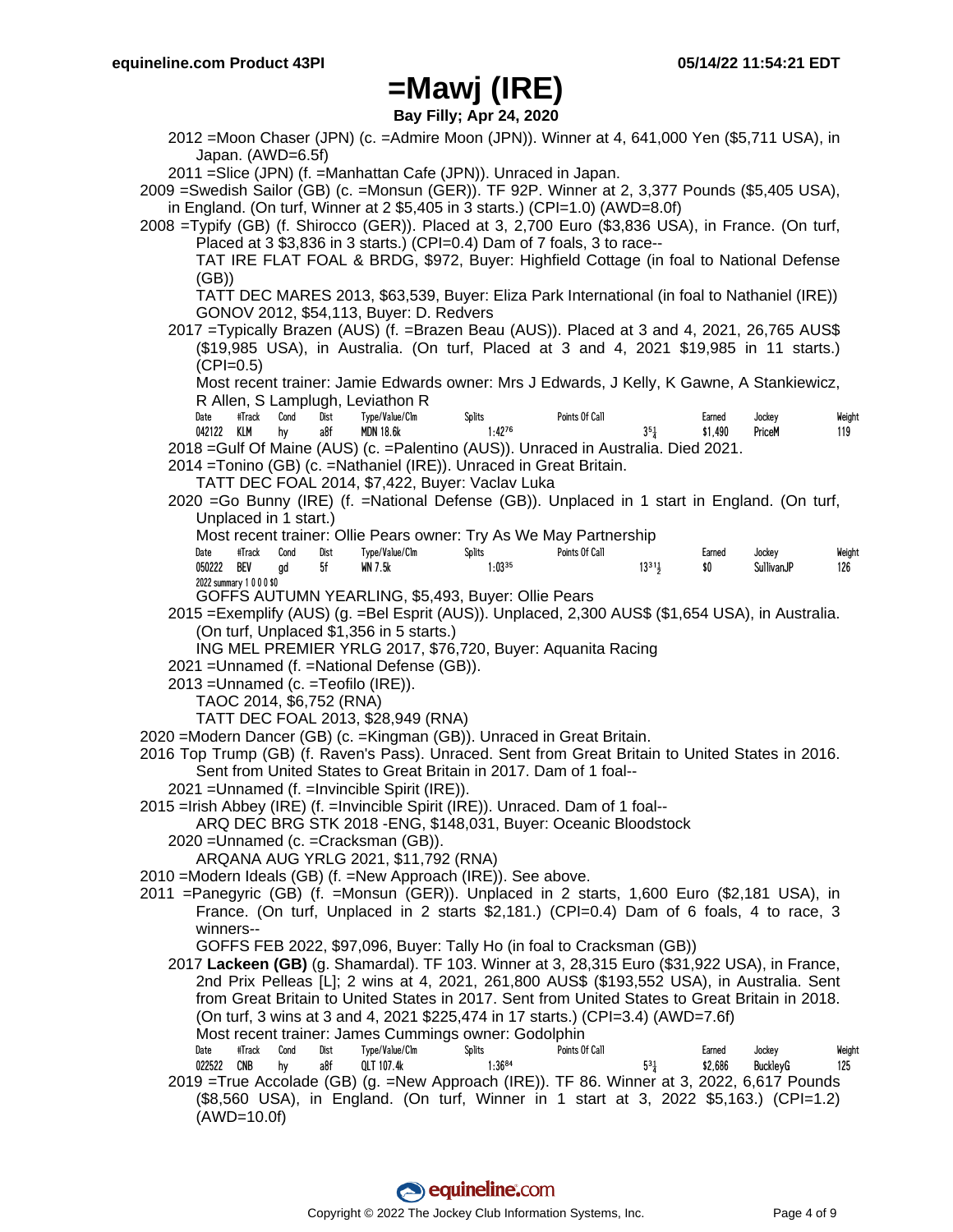**Bay Filly; Apr 24, 2020**

|        |                              |      |      |                | Most recent trainer: Charlie Appleby owner: Godolphin |                |     |         |                |        |
|--------|------------------------------|------|------|----------------|-------------------------------------------------------|----------------|-----|---------|----------------|--------|
| Date   | #Track                       | Cond | Dist | Type/Value/Clm | <b>Splits</b>                                         | Points Of Call |     | Earned  | Jockey         | Weight |
| 042822 | LIN                          | .st  | 1½m  | WN 9.1k        | $2:30^{33}$                                           |                | 271 | \$2.322 | <b>BuickWT</b> | 135    |
|        | 2022 summary 3 1 1 1 \$8,560 |      |      |                |                                                       |                |     |         |                |        |

2018 =Final Applause (GB) (f. Dubawi (IRE)). TF 85p. Winner in 1 start at 2, 4,075 Pounds (\$5,410 USA), in England; unplaced in 2 starts, 930 Euro (\$1,083 USA), in France. (On turf, Unplaced in 1 start \$1,083.) (CPI=1.5) (AWD=8.0f)

ARQ DEC BRG STOCK - ENG, \$96,136, Buyer: Equos Racing International

2020 =Golden Speech (GB) (c. Dubawi (IRE)). Unraced in Great Britain.

2016 Past Glories (IRE) (c. =Exceed And Excel (AUS)). Unplaced, 356 Pounds (\$466 USA), in England. Sent from Ireland to United States in 2016. Sent from United States to Great Britain in 2017. (On turf, Unplaced in 1 start.) (CPI=0.1)

TAT IRE ASCOT MAR 19, \$1,583, Buyer: Mel Smith Bloodstock / Monika Krzyskow 2021 =Unnamed (f. =Iffraaj (GB)).

**3rd dam**

1981 **PROSKONA**, by Mr. Prospector. 4 wins in 8 starts at 3, 77,597 Euro (\$60,317 USA), in France, 1st Prix de Seine-et-Oise**-G3**, Prix de Boulogne [L], 2nd Prix du Petit Couvert**-G3**, Prix de Honfleur [L]; winner at 3, 18,076 Euro (\$20,906 USA), in Italy, Champion 3-year-old filly in Italy (1984), 1st Premio Umbria**-G2**. Sent from United States to France in 1982. Died 2008. (On turf, 5 wins at 3 \$81,223 in 9 starts.) (CPI=8.7) Half-sister to **KEOS** (TF 120. \$347,164 (USA), Hwt. older horse at 5 on German Free Hand., 5 - 7 fur. (1999), 1st 129 Jacobs Goldene Peitsche **[G2]**, etc., sire), **KORVEYA** (\$45,101 (USA), 1st Prix Chloe **[G3]**, etc.), **CARNET SOLAIRE** (\$78,818 (USA), 1st Outstandingly S. [L], etc.), **Leo's Lucky Lady** (\$45,800, 2nd Egret S. (MED, \$7,000)), **Second Ring** (\$79,802 (USA), 3rd Prix des Sablonnets [L]), **Talon d'Aiguille** (\$46,353 (USA), 3rd Prix de Flore **[G3]**, etc.). Dam of 15 foals, 11 to race, 7 winners--

DEA DEC MIX 94, \$157,616, Buyer: A SCROPE, AGT

- 1998 CALISTA (GB) (f. Caerleon). **19105**, TF 108. 3 wins at 2 and 3, 77,139 Euro (\$68,048 USA), in France, 1st Prix d'Angerville [L], Prix de la Cochere [L], 2nd Prix de Psyche **[G3]**; 3 wins at 4, \$331,870, in NA, 1st Canadian H. **[G2]** (WO, \$168,750(CAN)), Spicy Living Sweepstakes H. [L] (RKM, \$60,000), 2nd Pebbles H. **[G3]**, Honey Fox H. **[G3]** (GP, \$20,000), New Castle H. [L] (DEL, \$20,000), 3rd Suwannee River H. **[G3]** (GP, \$11,000). Sent from Great Britain to United States in 2001. Sent from United States to Great Britain in 2003. Returned to United States from Great Britain in 2004. Sent from United States to Great Britain in 2010. (On turf, 6 wins, 2 to 4 \$399,918 in 14 starts.) (CPI=12.7) (AWD=8.4f) Dam of 8 foals, 6 to race, 3 winners--
	- 2013 =Galesburg (IRE) (g. Shamardal). TF 84. 3 wins at 2 and 3, 15,292 Pounds (\$23,028 USA), in England; 2 wins at 5, 228,390 Dirhams (\$62,190 USA), in United Arab Emirates; unplaced in 1 start in Saudi Arabia. (On turf, 4 wins, 2 to 5 \$40,632 in 22 starts.) (CPI=0.3) (AWD=7.1f)
	- 2006 Calligrapher (c. Rahy). TF 91p. Winner at 2, 5,187 Pounds (\$9,545 USA), in England; unplaced, 85 Dinar (\$226 USA), in Bahrain. Sent from United States to Great Britain in 2007. (On turf, Winner at 2 \$9,196 in 18 starts.) (CPI=0.8) (AWD=6.0f) TAT SUM MIX 09, \$23,604, Buyer: Ramzi Hassan
	- 2009 Za'lan (c. Street Sense). TF 75p. Winner at 3, 4,725 Pounds (\$7,495 USA), in England; unplaced in 2 starts over the jumps in England. Sent from United States to Great Britain in 2010. (On turf, Placed \$771 in 4 starts.) (CPI=0.3) (AWD=12.0f) TAJUL 2012, \$16,278, Buyer: Charlie Mann

2004 =Castillon (IRE) (f. Gone West). Placed at 3, 6,500 Euro (\$8,867 USA), in France. (On turf, Placed at 3 \$8,867 in 9 starts.) (CPI=0.3) Dam of 6 foals, 6 to race, 2 winners ARDEC 2008, \$44,510, Buyer: M.A.B. Agency (in foal to Tiger Hill (IRE)) TAT SUM MIX 08, \$62,272, Buyer: Gordian Troeller Bloodstock

2007 Empress Maud (f. Kingmambo). Unraced. Sent from United States to Great Britain in 2008. Dam of 3 foals, 2 to race

TADEM 2012, \$25,356, Buyer: Chantilly Bloodstock Agency (in foal to Authorized (IRE))

2005 Zakynthos (c. \$Singspiel (IRE)). Unraced. Sent from United States to Great Britain in 2006. Died 2008.

DNAUG 2007, \$29,842, Buyer: V. Haigh

2008 Flaunter (f. Dynaformer). TF 65p. Unplaced in 1 start, 168 Pounds (\$272 USA), in England. Sent from United States to Great Britain in 2009. Died 2015. (On turf, Unplaced in 1 start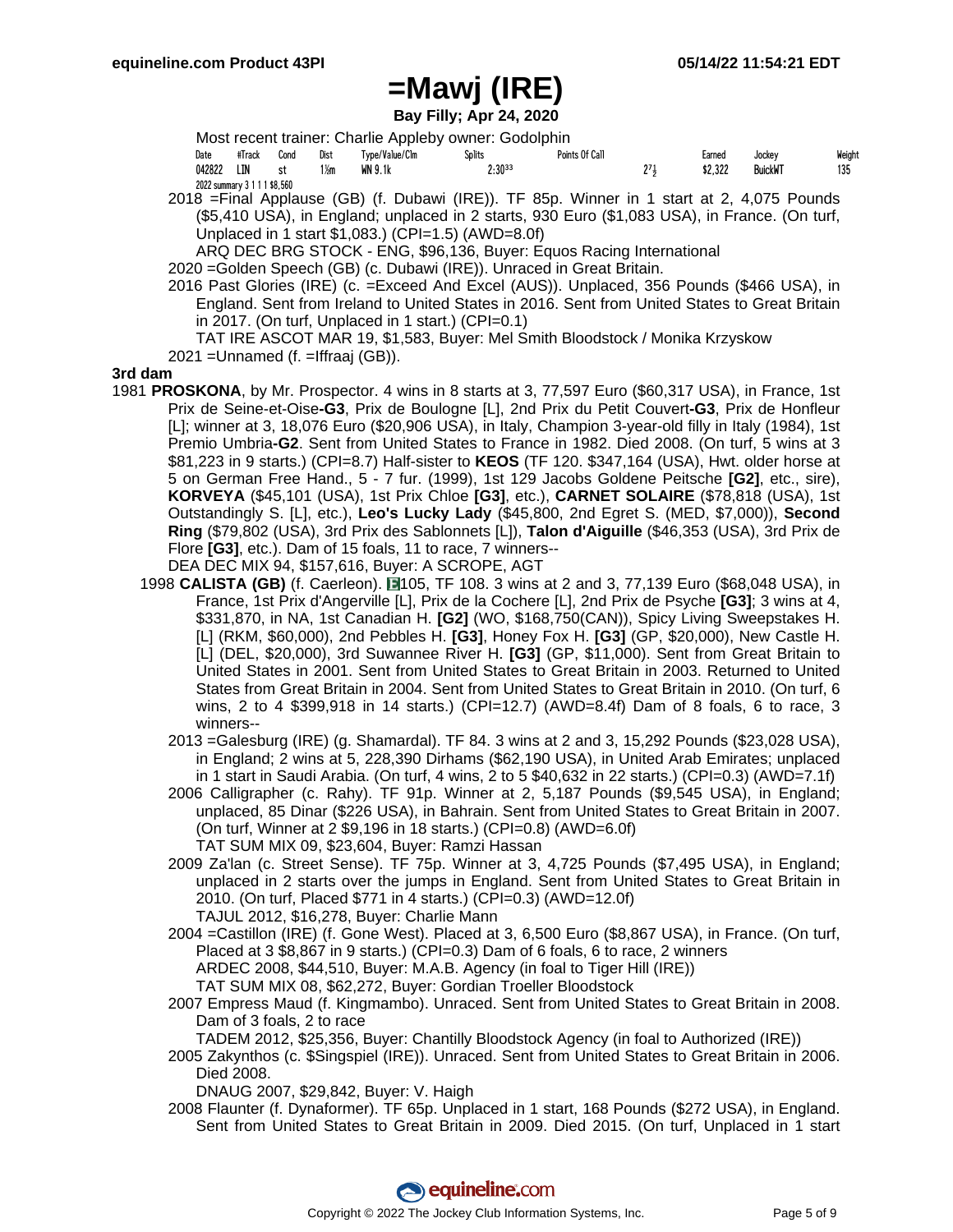**Bay Filly; Apr 24, 2020**

\$272.) (CPI=0.2) Dam of 2 foals, 2 to race, 2 winners GONOV 2012, \$69,574, Buyer: J Ryan

- 2011 =Centrality (GB) (c. =Pivotal (GB)). TF 65. Unplaced, 241 Pounds (\$367 USA), in England. (On turf, Unplaced \$367 in 3 starts.)
- 1991 **Earthrise (IRE)** (g. Caerleon). 115. Winner at 2, 11,663 Euro (\$13,263 USA), in France; 5 wins, 3 to 9, \$217,907, in NA, 3rd Ack Ack H. [L] (SA, \$8,400). Sent from England to France in 1900. Sent from France to United States in 1994. (On turf, 3 wins, 2 to 8 \$138,860 in 30 starts.) (CPI=4.4) (AWD=8.0f)
- 1986 =Noesis (f. =Persepolis (FR)). 2 wins at 3, 31,625 Euro (\$36,360 USA), in France. Sent from Ireland to Japan in 1992. Died 1996. (On turf, 2 wins at 3 \$36,360 in 17 starts.) (CPI=1.4) (AWD=10.2f) Dam of 6 foals, 6 to race, 3 winners--
	- 1993 **IBUKI PERCEIVE (JPN)** (f. Caerleon). 3 wins at 2 and 3, 140,968,000 Yen (\$1,306,358 USA), in Japan, 1st Daily Hai Queen Cup [LR], 2nd Oka Sho-Japanese One Thousand Guineas [LR], 3rd Hanshin Sansai Himba S. [LR]. Sent from Japan to United States in 2002. Died 2012. (On turf, 3 wins at 2 and 3 \$1,306,358 in 15 starts.) (CPI=8.7) (AWD=7.3f) Dam of 8 foals, 8 to race, 6 winners

KEE JAN ALL AGES 11, \$4,700, Buyer: Summerfield (in foal to Macho Uno)

- 1991 **=Summer Sonnet (GB)** (f. Baillamont). Winner at 3, 32,090 Euro (\$38,545 USA), in France, 3rd La Coupe Piaget [L]. Sent from England to France in 1900. Died 2015. (On turf, Winner at 3 \$38,545 in 9 starts.) (CPI=2.3) (AWD=11.9f) Dam of 10 foals, 8 to race, 6 winners
- 1992 =Tecs' Champ (IRE) (g. Niniski). 3 wins, 3 to 8, 48,554 Euro (\$58,807 USA), in France. (On turf, 3 wins, 3 to 8 \$58,807 in 58 starts.) (CPI=0.4) (AWD=9.3f)
	- DEA OCT YRLG 93, \$30,767, Buyer: Horse France
- 1995 =Ibuki Paradise (JPN) (c. =Ibuki Maikagura (JPN)). Placed at 3, 4,400,000 Yen (\$33,617 USA), in Japan. (On turf, Unplaced in 2 starts.) (CPI=0.4)
- 1994 =The Alpha (JPN) (f. Criminal Type). Unplaced in 1 start in Japan. Dam of 4 foals, 4 to race, 4 winners
- 1996 =Ibukino Atsumori (JPN) (c. =Ibuki Maikagura (JPN)). Unplaced in 2 starts in Japan. (On turf, Unplaced in 2 starts.)
- 1988 =Space Ritual (IRE) (f. =Top Ville (IRE)). Winner at 2, 12,745 Euro (\$14,742 USA), in France. Sent from England to Australia in 1996. Died 2007. (On turf, Winner at 2 \$14,742 in 8 starts.) (CPI=1.1) (AWD=6.7f) Dam of 11 foals, 9 to race, 6 winners--
	- 1993 =Muqaddima (f. =Kaldoun (FR)). Winner at 3 and 4, 10,976 Euro (\$13,103 USA), in France. Died 2011. (On turf, Winner at 3 and 4 \$13,103 in 6 starts.) (CPI=1.4) (AWD=7.2f) Dam of 6 foals, 1 to race

TINO 2006, \$1,910, Buyer: D Kernaghan (in foal to Millenary (GB))

- GOFEB 2002, \$21,036, Buyer: G Cuthbert (in foal to Desert King (IRE))
- 2006 =Celestial Prospect (AUS) (c. \$Galileo (IRE)). TF 81. 6 wins, 6 to 8, on the flat and over the jumps, 60,200 Euro (\$79,851 USA), in Ireland. (On turf, 2 wins at 7 \$14,955 in 13 starts.) (CPI=0.8) (AWD=15.0f)

ING CLA YRLG 08, \$42,237, Buyer: Don Kelly Bloodstock

- 2001 =King Stellamark (AUS) (g. King of Kings (IRE)). 2 wins at 3, 46,820 AUS\$ (\$35,515 USA), in Australia. (On turf, 2 wins at 3 \$35,515 in 17 starts.) (CPI=1.3) (AWD=7.1f)
- 1994 =Dark Space (FR) (f. Al Nasr (FR)). 3 wins at 2 and 3, 28,202 Euro (\$33,693 USA), in France. (On turf, 3 wins at 2 and 3  $$33,693$  in 15 starts.) (CPI=1.1) (AWD=6.0f) Dam of 3 foals, 2 to race, 2 winners

TADEM 2002, \$29,448 (RNA)

- 1998 =Predominater (AUS) (g. =Danewin (AUS)). 4 wins, 3 to 6, 36,260 AUS\$ (\$23,944 USA), in Australia. (On turf, Winner at 3 \$8,731 in 45 starts.) (CPI=0.3) (AWD=6.8f)
- 2004 =Khyber Mail (AUS) (g. King's Best). 2 wins at 4, 24,740 AUS\$ (\$18,180 USA), in Australia. Died 2009. (On turf, 2 wins at 4 \$18,180 in 13 starts.) (CPI=0.8) (AWD=7.7f) MGM ADE YRLG 06, \$18,365, Buyer: Rogerson Bloodstock
- 1995 Space Time (FR) (f. Bering (GB)). **[151.** Placed in 2 starts at 2, 5,488 Euro (\$5,882 USA), in France; unplaced, \$238, in NA. Sent from France to United States in 1997. Sent from United States to Great Britain in 2004. (On turf, Placed \$6,022 in 4 starts.) (CPI=0.5) Dam of 13 foals, 7 to race, 5 winners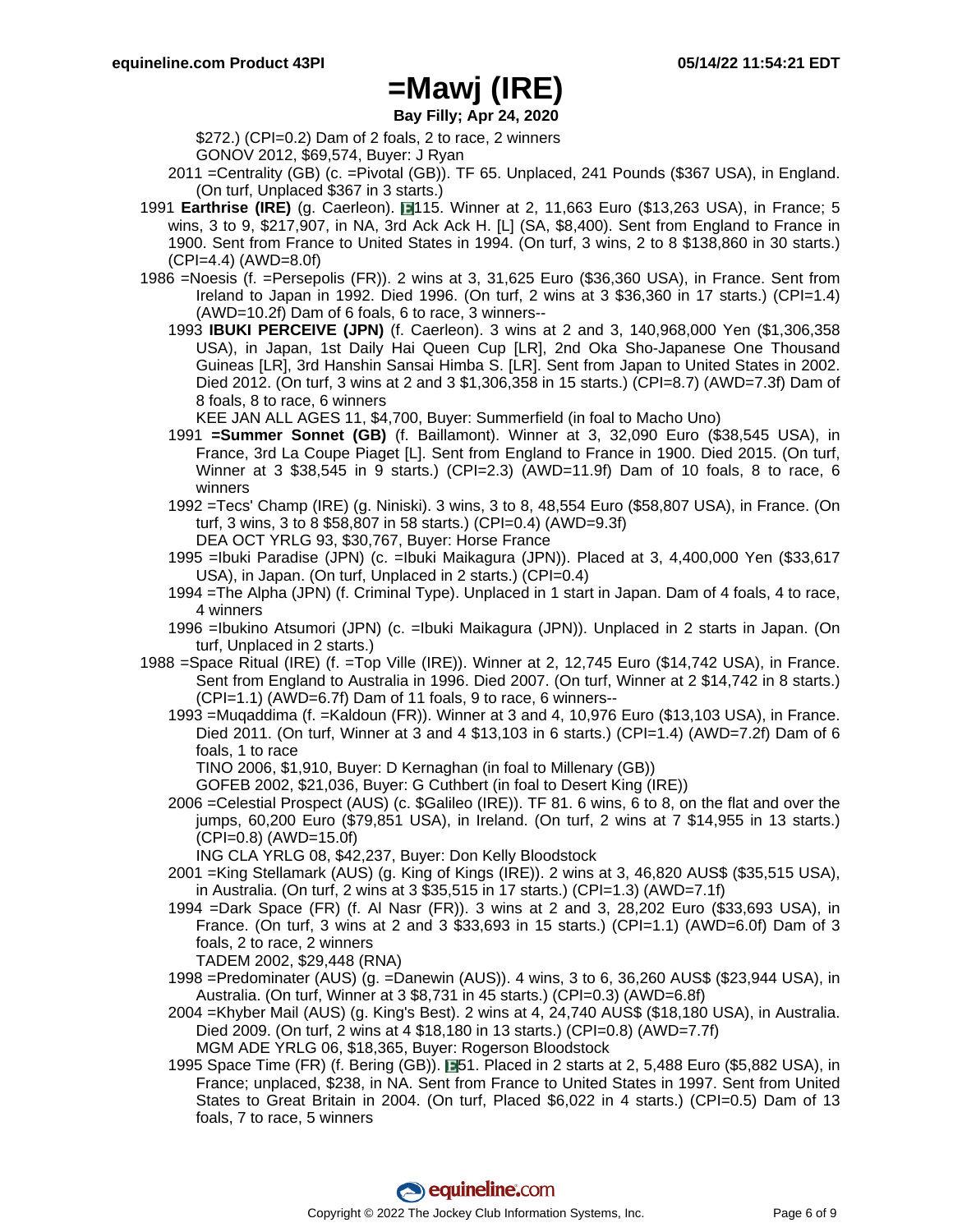**Bay Filly; Apr 24, 2020**

TAT DEC 06, \$57,389, Buyer: Haydock Park Stud (in foal to Peintre Celebre)

KEE NOV BRDG 00, \$140,000, Buyer: Alexandra Scrope (in foal to Woodman)

2003 =Space Gala (AUS) (f. \$Galileo (IRE)). Unraced in Australia. Died 2016. Dam of 7 foals, 5 to race, 1 winner

ING SYDNEY AUTUMN 2015, \$3,275, Buyer: Kingsley Park Thoroughbreds (in foal to Eavesdropper)

- 1997 =Sonic Bomb (AUS) (f. \$Scenic (IRE)). Unraced in Australia.
- 2002 =Aseerah (AUS) (f. Gilded Time). Unplaced in 2 starts in Australia. (On turf, Unplaced in 2 starts.) Dam of 4 foals, 3 to race

ING MEL GRT SOU, \$1,487, Buyer: T. & R. Kelly (in foal to Astronomer Royal)

- 1999 =Dubai Star (AUS) (g. =Danewin (AUS)). Unplaced in Australia. (On turf, Unplaced in 4 starts.)
	- ING EASTER YRLG 01, \$40,272, Buyer: Gai Waterhouse
- 2003 =Danon Wings (IRE) (c. \$In the Wings (GB)). Winner at 3, 16,320,000 Yen (\$140,741 USA), in Japan. (On turf, Winner at 3 \$140,741 in 11 starts.) (CPI=2.3) (AWD=8.0f)
	- TAT 2YO TRN 05, \$117,391, Buyer: Katsumi Yoshida

TAT OCT YRLG 04, \$48,963 (RNA)

- 1996 =Fortuny (GB) (c. \$Barathea (IRE)). 10 wins, 4 to 7, 810,750 Pataca (\$100,967 USA), in Macau. Racing in Macau as Good Run. (On turf, 10 wins, 4 to 7 \$100,967 in 1 start.)
- 1989 =One Eye Jack (GB) (g. =Ahonoora (GB)). Winner at 3, 5,113 Euro (\$6,585 USA), in Germany; winner at 5, 14,024 Euro (\$16,978 USA), in France; unplaced over the jumps in France. Sent from England to France in 1900. (On turf, Winner at 3 and 5 \$23,563 in 35 starts.) (CPI=0.3) (AWD=12.9f)
- 1999 =Epitome (IRE) (f. Nashwan). TF 71. See above.
- 1995 =National Portrait (IRE) (f. Royal Academy). Placed at 3, 14,483 Euro (\$15,901 USA), in France. (On turf, Placed at 3 \$15,901 in 5 starts.) (CPI=1.7) Dam of 9 foals, 9 to race, 5 winners--

TADEM 2003, \$216,581, Buyer: JS Company (in foal to Rock of Gibraltar (IRE))

- 2004 =Love Letter (JPN) (f. Rock of Gibraltar (IRE)). Winner at 3, 5,300,000 Yen (\$44,934 USA), in Japan. (On turf, Winner at 3  $$44,934$  in 13 starts.) (CPI=0.8) (AWD=6.0f) Dam of 8 foals, 8 to race, 7 winners
- 2005 =Intense Blue (JPN) (c. Symboli Kris S). Winner at 3 and 4, 37,682,000 Yen (\$393,070 USA), in Japan. (On turf, Winner at 3 and 4 \$393,070 in 25 starts.) (CPI=2.0) (AWD=9.0f)
- 2008 =Port Wine (JPN) (f. =King Halo (JPN)). 5 wins at 3 and 4, 1,706,000 Yen (\$21,204 USA), in Japan. (On turf, Unplaced in 4 starts.) (CPI=0.1) (AWD=7.0f)
- 2006 =Portrait (JPN) (c. =Agnes Tachyon (JPN)). 2 wins at 3, 1,688,000 Yen (\$18,034 USA), in Japan. (On turf, Unplaced in 5 starts.) (CPI=0.1) (AWD=8.0f)
- 2010 =Oe Live (JPN) (c. =Gold Halo (JPN)). 4 wins at 3 and 4, 1,209,000 Yen (\$12,029 USA), in Japan. (CPI=0.1) (AWD=7.0f)
- 2001 =Alenushka (GB) (f. Soviet Star). TF 73. Placed at 3, 2,024 Pounds (\$3,706 USA), in England. Died 2014. (On turf, Placed at 3 \$3,706 in 4 starts.) (CPI=0.6) Dam of 6 foals, 2 to race, 1 winner

TAT OCT YRLG 02, \$76,705 (RNA)

2002 =National Express (IRE) (g. Nashwan). TF 75?. Placed at 3, 2,784 Euro (\$3,487 USA), in Ireland; unplaced in 1 start in England. Died 2007. (On turf, Placed \$3,487 in 5 starts.)  $(CPI=0.1)$ 

TAT APR 2YO 04, \$28,193 (RNA)

GOF NOV FOAL 02, \$54,846, Buyer: Cash

2003 =Arpa (IRE) (f. \$Mozart (IRE)). TF 64. Unplaced in 1 start in England. (On turf, Unplaced in 1 start.)

TAT OCT YRLG 04, \$75,037, Buyer: Malih Albasti

TAT DEC FOAL 03, \$65,076, Buyer: Hugo Merry Bloodstock

2011 =Kapur (JPN) (f. =Tanino Gimlet (JPN)). Unplaced in Japan. (On turf, Unplaced in 1 start.)

2001 =Pulitser (IRE) (c. Grand Lodge). TF 89. Placed at 2 and 3, 17,254 Euro (\$20,618 USA), in Ireland. (On turf, Placed at 2 and 3 \$20,618 in 13 starts.) (CPI=0.4)

TAAUT 2004, \$28,988, Buyer: John McCormack BS

TAT OCT YRLG 02, \$529,142, Buyer: Brian Grassick Bloodstock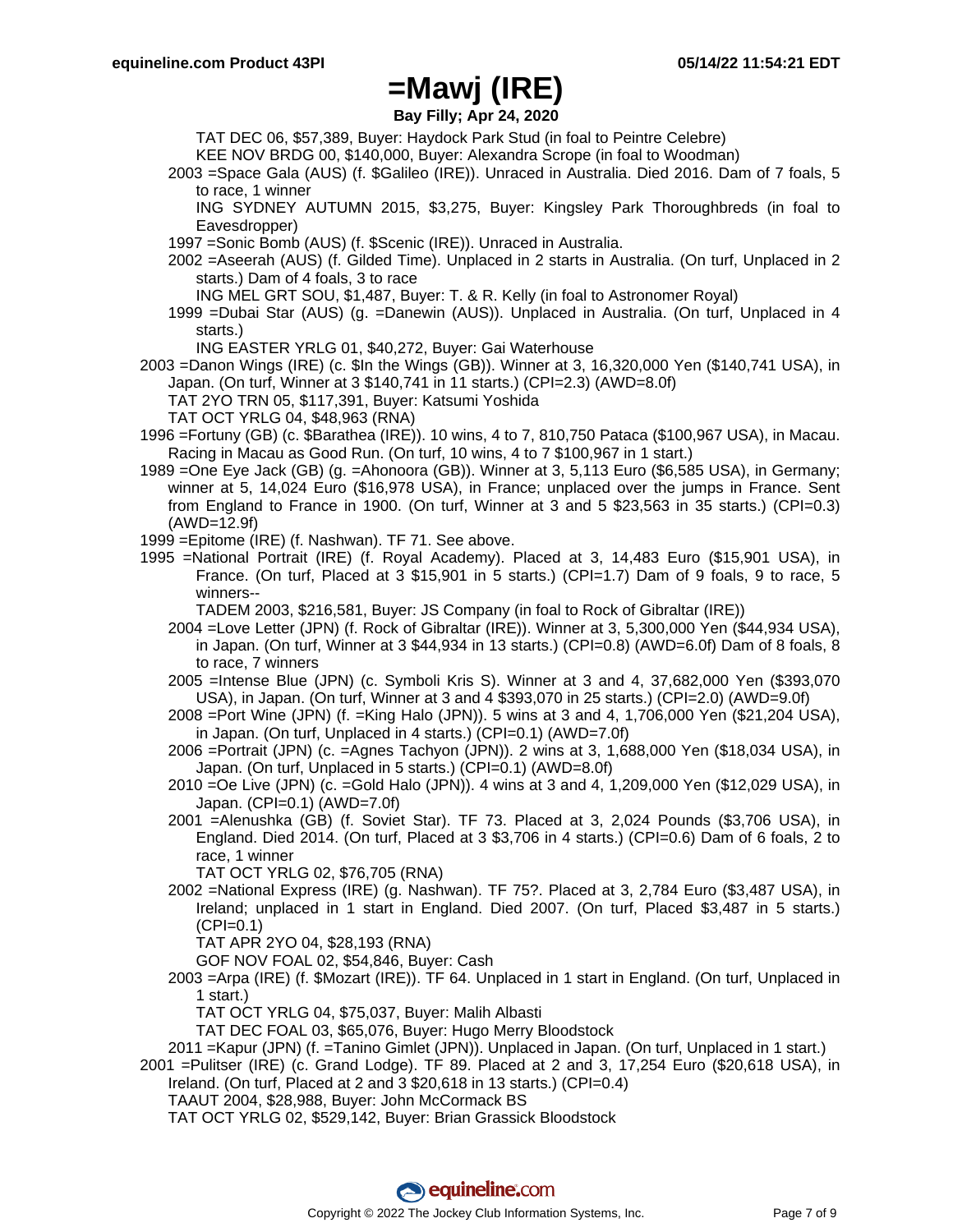**Bay Filly; Apr 24, 2020**

- 2002 =Bonnie Doon (IRE) (f. Grand Lodge). Unraced in Ireland. Dam of 7 foals, 6 to race, 3 winners-- BBAGO 2018, \$1,145 (RNA)
	- ARQ SUM MIXED 17, \$12,482 (RNA)

TATT DEC MARES 2014, \$39,637, Buyer: Cocheese Anstalt Bloodstock (in foal to Bated Breath (GB))

TAT DEC 06, \$834,137, Buyer: John Warren Bloodstock

TAT OCT YRLG 03, \$489,569, Buyer: Blandford Bloodstock

2013 =Bonhomie (GB) (f. Shamardal). TF 75. Winner at 3, 5,187 Pounds (\$7,224 USA), in England. (On turf, Placed \$2,771 in 5 starts.) (CPI=0.4) (AWD=8.6f) Dam of 3 foals, 2 to race, 2 winners

TATT DEC MARES 2016, \$9,779, Buyer: John & Jake Warren

2009 =Border Legend (GB) (g. Selkirk). TF 104. 3 wins, 3 to 5, 26,765 Pounds (\$44,129 USA), in England; placed in 2 starts at 6, 10,800 AUS\$ (\$7,786 USA), in Australia. (On turf, 3 wins, 3 to 5 \$50,828 in 18 starts.) (CPI=1.0) (AWD=9.5f)

TAAUT 2014, \$169,271, Buyer: Sam Kavanagh Racing & Karl Brown Bloodstock

2007 =Banks And Braes (GB) (c. Red Ransom). TF 78. Winner at 3, 5,500 Pounds (\$8,290 USA), in England; 4 wins, 3 to 6, 4,980 Dinar (\$13,211 USA), in Bahrain; unplaced in 1 start in Qatar. (On turf, 5 wins, 3 to 6 \$20,339 in 44 starts.) (CPI=0.4) (AWD=10.4f) TAT SUM MIX 10, \$31,901, Buyer: Ramzi Hassan

2016 =Avantar (FR) (g. =Linngari (IRE)). Placed at 3, 2,500 Euro (\$2,793 USA), in France; unplaced in Germany. (On turf, Placed \$2,793 in 10 starts.) (CPI=0.1) BADEN BADEN OCT MX, \$6,119, Buyer: Aflred Renz BBAGS SEPT. YRLG 17, \$8,933 (RNA)

- 2011 =Dumfries House (GB) (c. =New Approach (IRE)). TF 57. Unplaced in 1 start in England.
- 2008 =Hopscotch (GB) (f. =Pivotal (GB)). TF 54. Unplaced in England. (On turf, Unplaced in 2 starts.)

TAJUL 2011, \$5,059, Buyer: H Loder

2015 =Unnamed (g. =Bated Breath (GB)).

ARAUG 2016, \$290,810, Buyer: Hong Kong Jockey Club

ARQDEC 2015 - ENGLISH, \$48,983, Buyer: Margaret O'Toole

- 1987 =Dr No (c. Be My Guest). Unraced in England. Sent from England to France in 1900.
- 1990 =Kapuchka (IRE) (f. Soviet Star). Unplaced in England. Sent from England to France in 1995. Died 2002. (On turf, Unplaced in 6 starts.) Dam of 5 foals, 4 to race, 3 winners--

DEA DEC MIX 94, \$37,086, Buyer: BBA (Ireland)

1998 KENTUCKY ROSE (FR) (f. \$Hernando (FR)). **104, TF 110. 2 wins at 3, 71,012 Euro** (\$64,733 USA), in France, 1st Prix Joubert [L], 2nd Prix de Flore **[G3]**; placed in 2 starts at 4, \$6,510, in NA. Sent from France to United States in 2002. Sent from United States to Ireland in 2009. Returned to United States from Ireland in 2009. Died 2012. (On turf, 2 wins at 3 \$71,243 in 9 starts.) (CPI=4.9) (AWD=11.4f) Dam of 4 foals, 4 to race, 3 winners

KEE NOV BRDG 09, \$160,000, Buyer: London Thoroughbred Services (in foal to Cape Cross (IRE))

KEE JAN ALL AGES 05, \$885,000 (RNA)

KEE NOV BRDG 04, \$1,250,000 (RNA)

- 1997 **Kick Boxer (FR)** (g. Exit to Nowhere). 105. Winner at 2, 36,589 Euro (\$36,126 USA), in France, 2nd Prix Saraca [L], Prix Montenica [L], 3rd Prix des Sablonnets [L]; 3 wins, 3 to 7, \$74,840, in NA. Sent from France to United States in 2000. (On turf, 3 wins, 2 to 4 \$105,776 in 22 starts.) (CPI=2.0) (AWD=7.6f)
- 1995 Omar Cheri (FR) (g. Sillery). 2 wins at 3, 34,453 Euro (\$38,701 USA), in France. Sent from France to United States in 1998. (On turf, 2 wins at  $3\$  \$38,701 in 6 starts.) (CPI=2.6) (AWD=9.2f)

DEA AUG YRLG 96, \$68,810, Buyer: Tim Eulwer Long pr: Addison Racing

- 2002 =Plutonia (GB) (f. Sadler's Wells). Placed at 3, 4,450 Euro (\$5,497 USA), in France. Died 2011. (On turf, Placed at 3 \$5,497 in 6 starts.) (CPI=0.4) Dam of 3 foals, 3 to race, 3 winners TAT DEC 05, \$73,801, Buyer: Peter Doyle Bloodstock
- 2000 =Kiftsgate Rose (FR) (f. Nashwan). Unraced in France. Dam of 6 foals, 5 to race, 1 winner DEA DEC MIX 09, \$32,661 (RNA)

ARDEC 2008, \$50,868 (RNA)